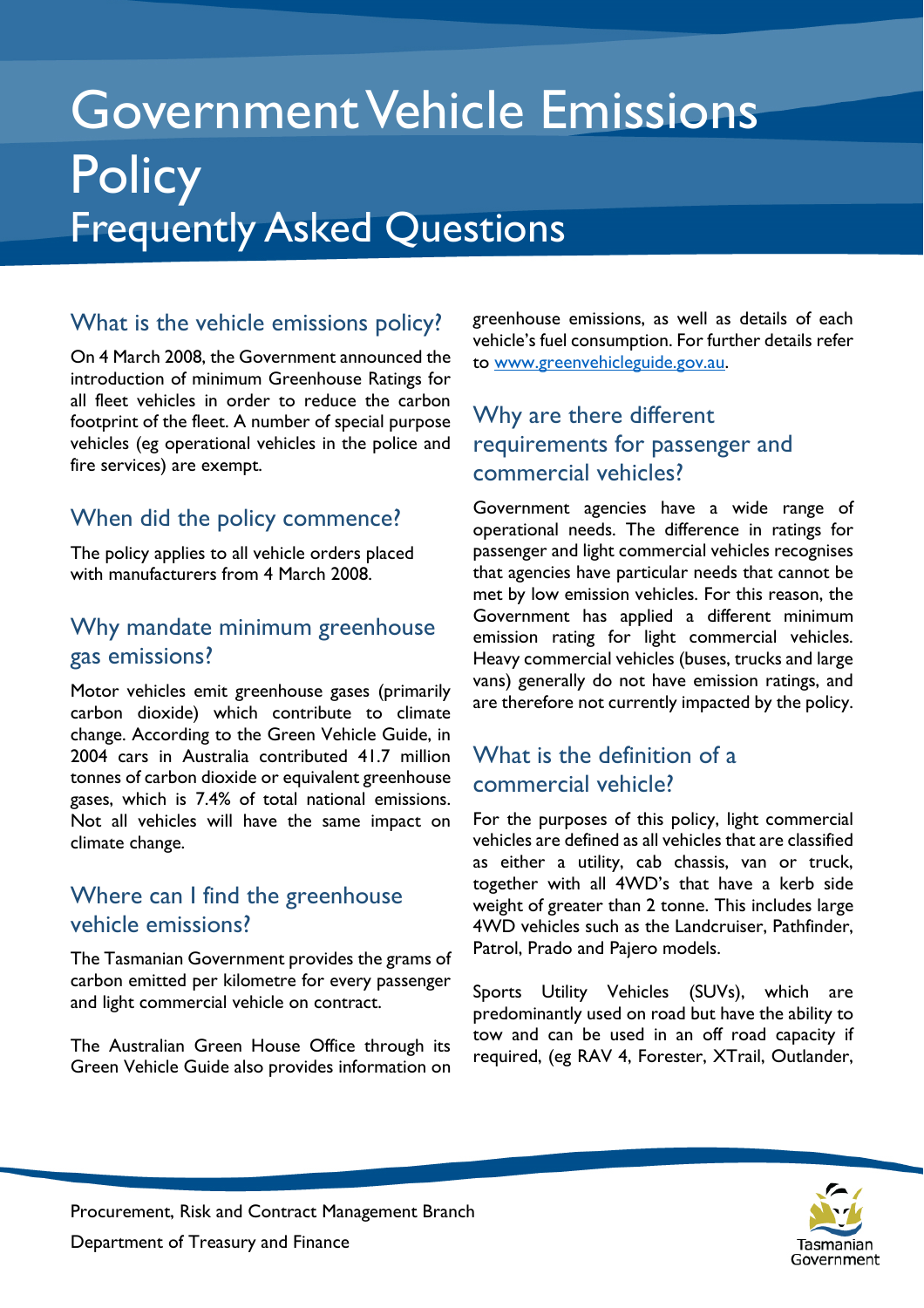Territory, Captiva, Escape and Kluger) are classified as passenger vehicles.

People movers are classified as passenger vehicles.

## What impact has this had on vehicles measured? available under the vehicle contract?

Following the introduction of the policy, many vehicles previously on contract are no longer available for selection. There are now very few six cylinder vehicles on contract, and many more diesel variants. In order to compensate for the loss of many vehicles that have previously been available, the contract has been expanded to include many new makes, particularly in the executive range.

#### Are there any exemptions from this Policy?

There will be limited circumstances where vehicles that do not comply with the minimum emission ratings will need to be purchased in order to meet the operational requirements of agencies.

Information on exemptions is contained in Treasurer's Instructions PF-3

#### Does the policy apply to executive vehicles?

The minimum emissions rating of 190g/km of  $CO<sub>2</sub>$  Government's carbon footprint, there are a (combined cycle) for passenger vehicles will apply number of other things that can beln. These to all vehicles purchased for the operational and private use of SES personnel, Parliamentarians, medical practitioners and any other vehicles provided as part of an employment contract.

This means that these users will no longer be able to select commercial vehicles for their use, unless they have a minimum emissions rating of 190g/km of CO<sub>2</sub> (combined cycle).

A exemption from this policy is available in specified circumstances. Information is contained in Treasurer's Instruction PF-3.

# How will the success of this policy be

In 2008, an independent consultant undertook an audit of the Government fleet's carbon emissions for the 2006-07 financial year. This will form the baseline for future comparisons. Agencies are also able to monitor their progress through reports available from the Government's Fleet Manager.

#### How does this policy benefit the Tasmanian Community?

By adopting this policy, the Government is making a statement that it is serious about reducing carbon emissions and addressing climate change. Not only will the policy impact on the emissions of its own fleet, it will also flow on to vehicles in the wider community as the more carbon friendly vehicles are sold and make their way into the hands of private owners.

### What else can be done to reduce the carbon footprint of the Government fleet?

While choosing a vehicle with relatively low  $CO<sub>2</sub>$ emissions is one way of reducing the number of other things that can help. These include:

- driving more efficiently;
- reducing the number of vehicles in the fleet;
- reducing the need to travel eg by adoption of teleconferencing facilities; and

GPO Box 147, Hobart TAS 7001 Phone: 03 6145 5009 Visit: www.purchasing.tas.gov.au